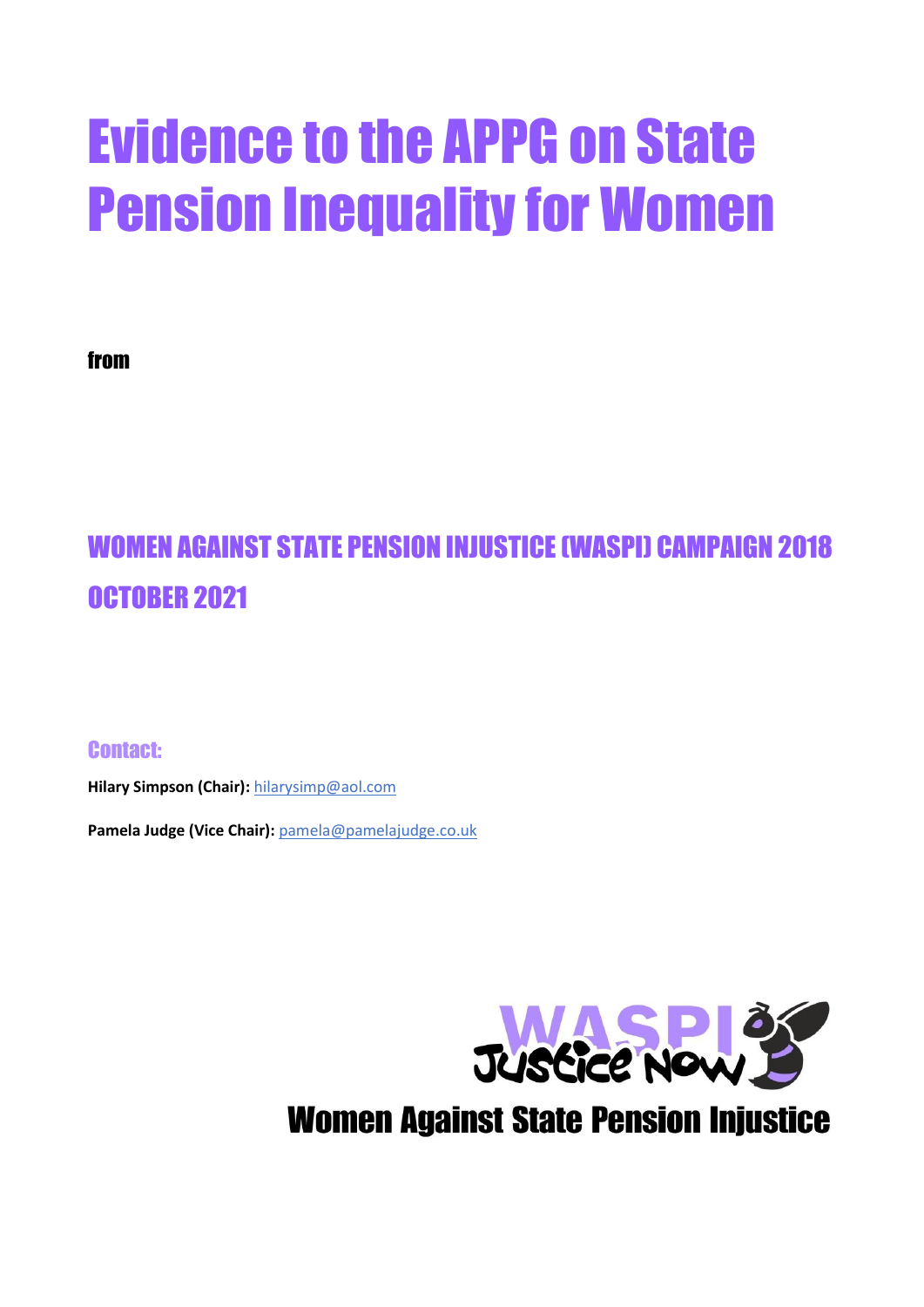# Submission To APPG Evidence Session

# Overview of the PHSO Report

We broadly welcome the Report issued on 20th July. It is clearly written, and it is obvious that a wealth of 1950s women's experience has been taken into account.

*We wish to make two observations:*

### **Compensation**

We are confident that the PHSO will find that injustice occurred, and that compensation will be recommended. This needs to be fair and fast. An estimated 60 women aged 60 - 66 are dying every day. The government does not need to wait for the recommendation, they could take steps now to pay compensation.

We expect any recompense to be substantial in view of the amounts that women have forfeited due to insufficient notice and the profound impact the lack of notice about the change to our state pension age had for many women. We understand that the Ombudsman can't recommend that the legislation should be changed but can, and must, base his recommendations on the severity of the injustice we have suffered, not only in monetary terms (around £50k in most cases) but also on the other consequences of not being informed in time.

For many women the consequences of not knowing their state pension age had changed are permanent and irreversible. They changed job, took early retirement, moved house, promised to look after grandchildren or agreed a divorce settlement thinking they would get their state pension at 60. When they eventually found out this was not the case it was too late.

The Ombudsman has clearly stated that the DWP should have notified us at least 28 months earlier. This would have made a huge difference for many – although not all – of us. The Ombudsman already has a mass of evidence from the women affected to inform his decisions about injustice and compensation. Many of us are now experiencing a reduced quality of life which he will need to take into account.

1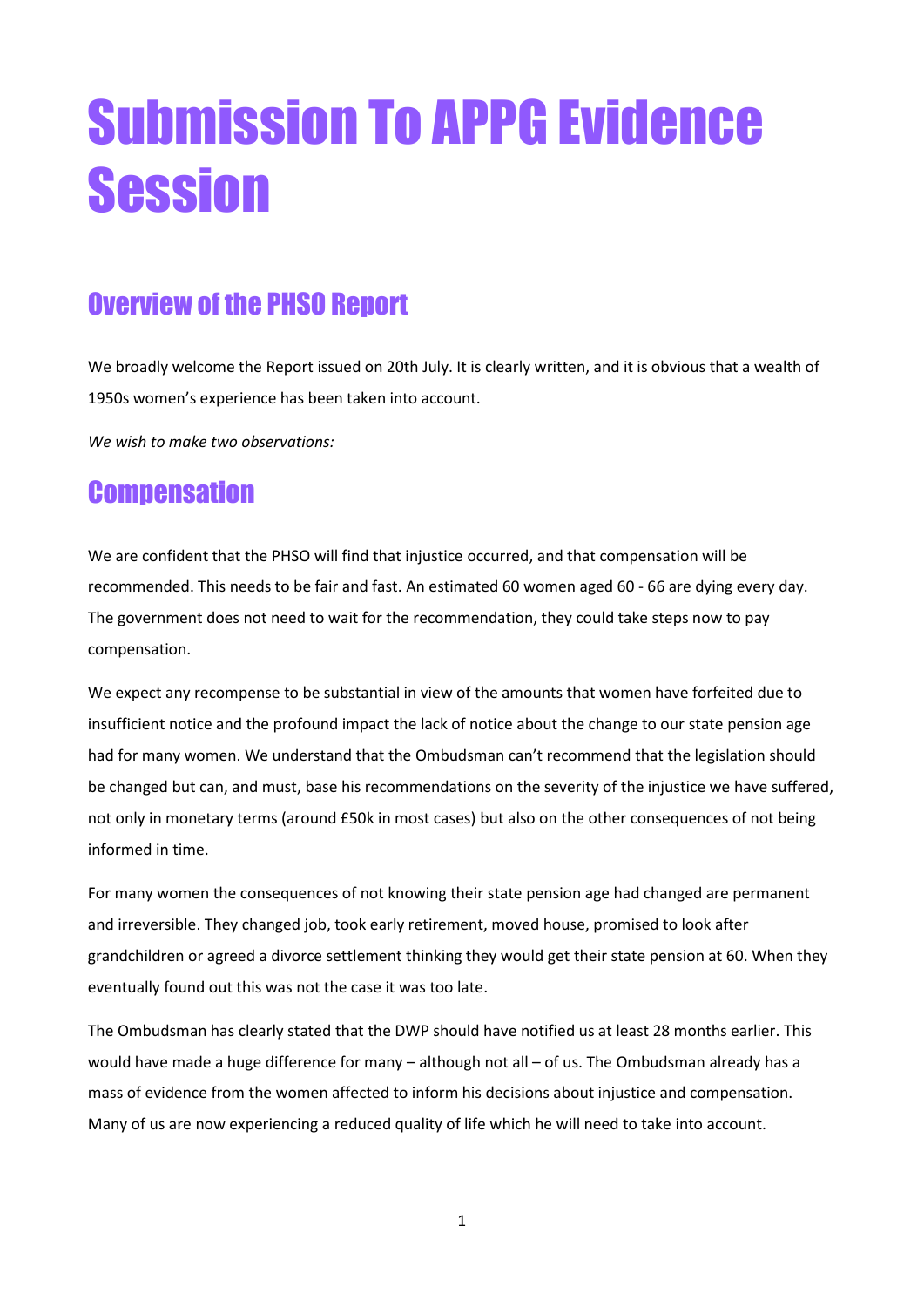# The date from which the maladministration is considered to start

While we welcome the PHSO's view that the DWP's decision-making after the 2003/04 research was not in line with the principles of good administration, we are disappointed with the ruling that between 1995 and 2004 the DWP's communication of the changes reflected the expected standards. We do not accept that 1950s women were provided with 'accurate, adequate and timely information' about the changes to our state pension age as was required. In our view this should also be regarded as maladministration.

1950s women (and indeed the general population) believed that the state pension age was 60 as it had always been. Where adverts had been placed they were in publications that were unlikely to be read by most 1950s women, so there was nothing to alert us to search for information about any changes. At that time the internet was in its infancy and social media was non-existent. If we were not already in touch with the DWP for some other reason we would not have seen the DWP leaflets or "Pensions Pack." As late as 2016 the DWP's own website gave women's state pension age as 60.

We note that an advertising campaign was suggested in 1997. This would have been advisable as, if done extensively enough, it might have reached women who were not actively looking for pension-related information. Clearly the only sure way to have told us about this very important change would have been to send individual letters to us. If this was not possible for technical reasons, then a high-profile advertising campaign was essential.

The PHSO's ruling that we should have been given at least 28 months' notice is welcome. However, it is important to note that for many women this would have made little difference as they were already committed to actions they had taken on the understanding they would receive their state pensions at 60, such as taking early retirement or signing a divorce settlement.

## Age UK

We believe it would be helpful for the APPG to extend its evidence-gathering to broader-based organisations who have shown support in the past. The most influential of these is probably Age UK (see <https://www.ageuk.org.uk/our-impact/campaigning/age-uks-waspi-position/> ). Over 60 MPs are "Age Champions" for Age UK. This group could be directly approached by the APPG to support the case for a fair and fast solution.

#### WOMEN AGAINST STATE PENSION INJUSTICE (WASPI) CAMPAIGN 2018 19.10.2021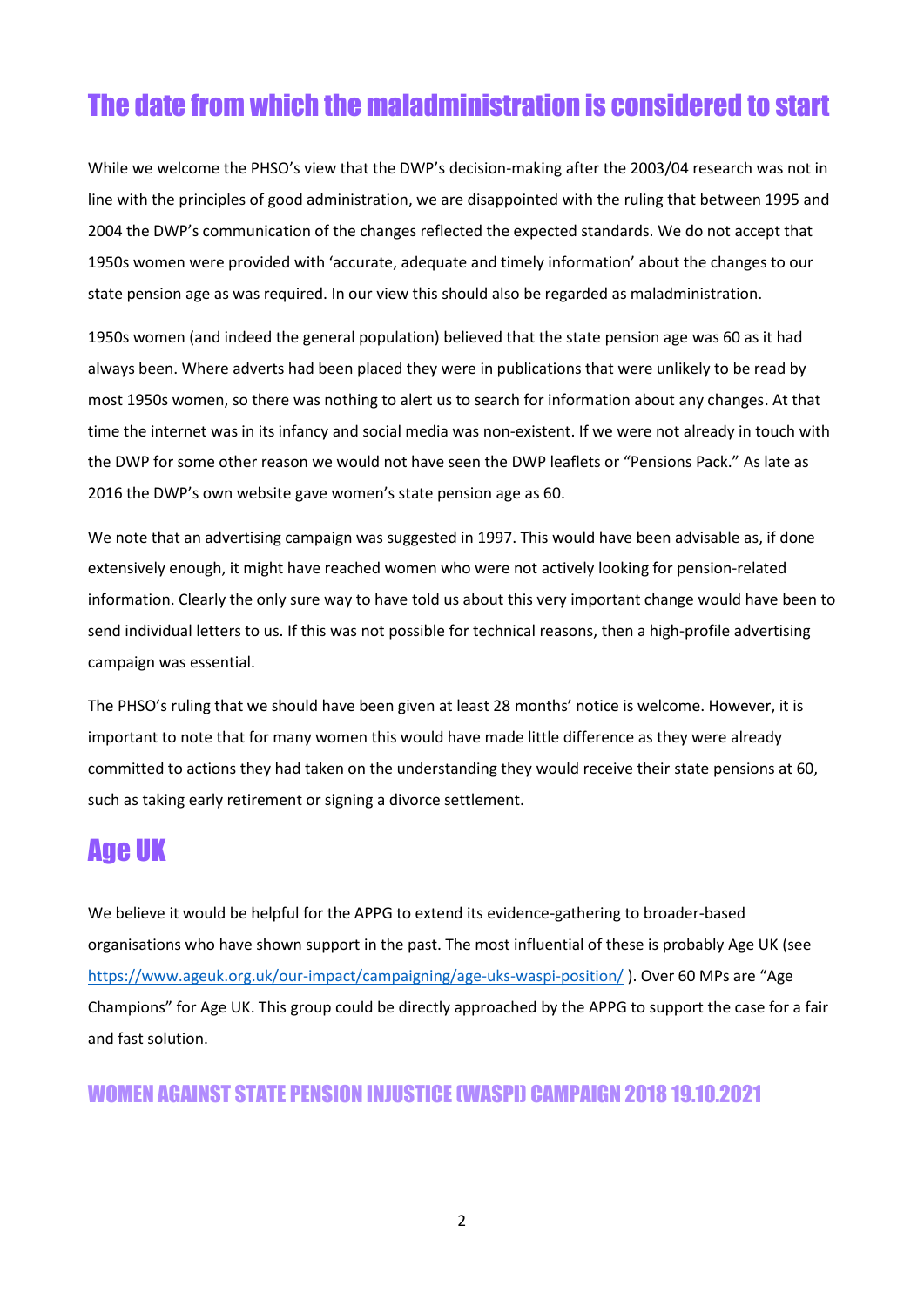# APPENDIX

The WASPI Campaign 2018 has 63 local groups throughout England, Scotland and Wales. Each one is in touch with hundreds of 1950s women. From their experience we have identified types of problem caused by the lack of notice. We only give one example of each, but they are representative of countless other women in similar circumstances.

#### The bereaved mother

VJ from Ceredigion planned to sell her business when she reached 60 so she could look after her severely disabled daughter full time. After finding out just before her 60<sup>th</sup> birthday that she would have to work another six years she cancelled the sale. Her daughter died before VJ could retire at 66.

#### The early retiree

HS from Cheltenham was encouraged by her public sector employer to take early retirement in 2009. She agreed, thinking she would get her state pension at 60, only to find out when it was too late to change her plans that she would have to wait another five and a half years.

#### The front-line worker

Instead of retiring at 60 as she had planned, PJ from West Scotland had to carry on working in the care sector where she caught COVID 19. She died shortly before her 66<sup>th</sup> birthday.

#### The homeless woman

SW from the Rhondda accepted a reduced divorce settlement in order to keep the family home, but later discovered that she would not receive her state pension at 60 as she had expected. Without her state pension she could no longer afford her home and has had to sell it.

#### The occupational pensioner

In 2012 the NHS pension scheme was restructured. Nurse CJ from Aberystwyth was advised to choose the pension beneficial for people retiring at 60 as she was planning to do this. Two months later when she learned that her state pension age had been delayed until 66 it was too late to change her choice, leaving her thousands of pounds worse off in retirement.

#### The grandmother

The unforeseen change to her state pension age means that SD from West Wales can't afford to retire as planned and has been unable to keep her promise to help with the care of her three grandchildren, one of whom has cancer.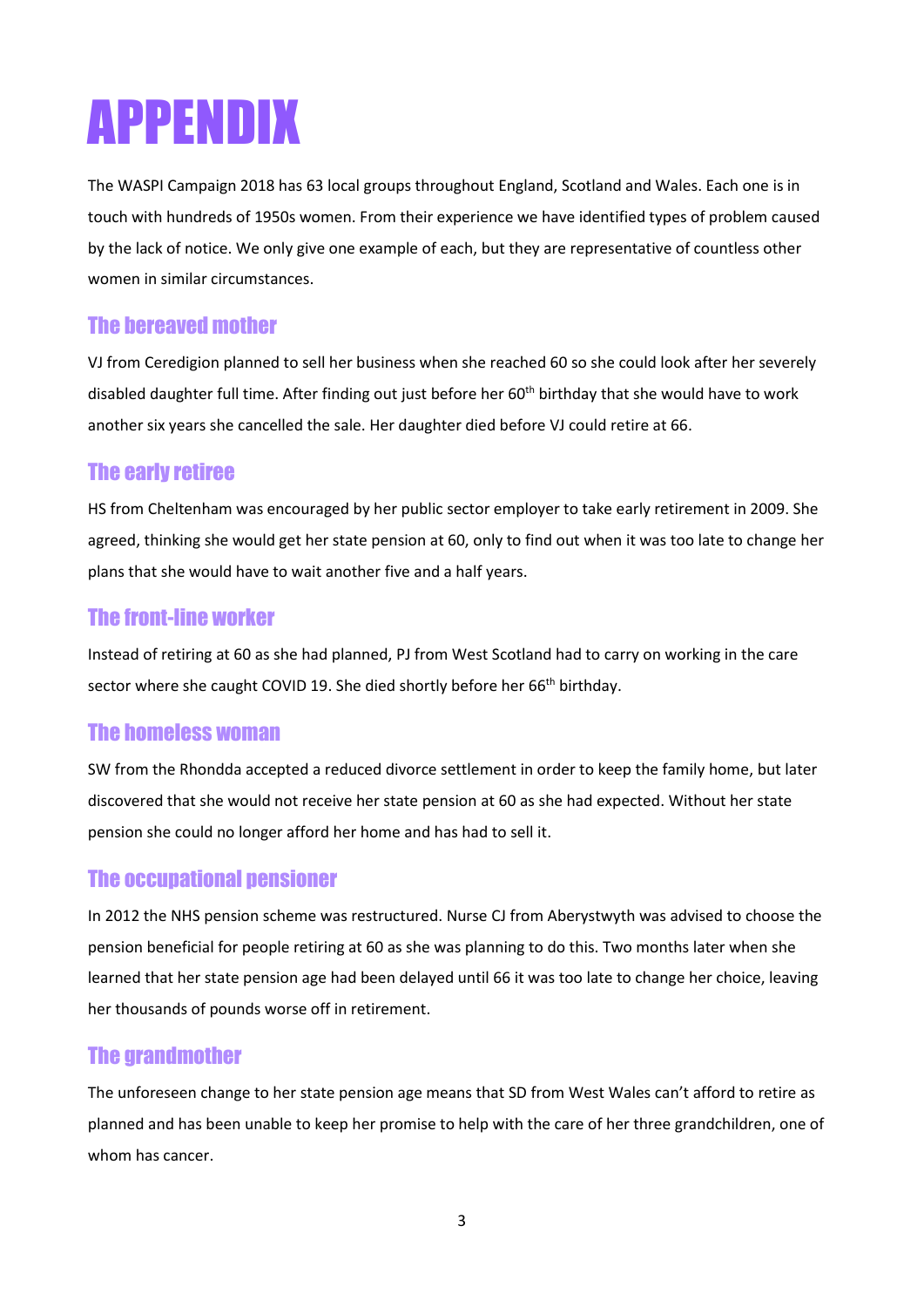#### The family 'burden'

At 50 JD from Salford became too ill to work. She has been helped and supported by her son, who moved to live with her when she became too ill to cope by herself. She assumed she would get her state pension at 60 and would be able to reduce her financial dependence on her son. The discovery that she would have a further six years of relying on her son has been extremely stressful.

#### The borrower

LI from Birmingham left full-time work to look after two elderly relatives with dementia, assuming her state pension would be paid when she reached 60. When she discovered that her state pension age had changed she had to return to work in order to survive and had to find the money to pay for one of her relatives' cares. This created an immense shortfall, so she borrowed from a credit card. Seven years later she and her husband are still repaying the debt.

#### The downsizer

JB from East Sussex took early retirement expecting that she only had four years to wait before she received her state pension. When she found out that her state pension age had increased by five years she returned to work but the long hours and heavy travelling were too much. To cope financially, she paid off her mortgage and released equity from the property to live on. She moved to a smaller home over 60 miles away from her family. Her relationship with them has become increasingly distant. She feels isolated and unsupported. This has affected her mentally, physically and emotionally.

#### 'Burnt out'

After 40 years of nursing and a severe illness 56-year-old CW from Cumbria transferred to a less senior position believing she would retire at 60. After discovering she would have to wait until 66 for her state pension she tried to continue at work but by 62 she was totally 'burnt out' and had to leave. If she had known her state pension age was 66 she could have retired earlier on-ill health grounds or been assigned to 'light duties'.

#### The saver

EL from Wigan has been scraping by on her savings for over three years waiting to reach her state pension age after giving up work because of persistent ill-health. By the time she is eligible for her state pension in December she will have very little left in the bank to fall back on. Had she had more notice she would have looked for a savings scheme that would have given her a better rate of interest.

4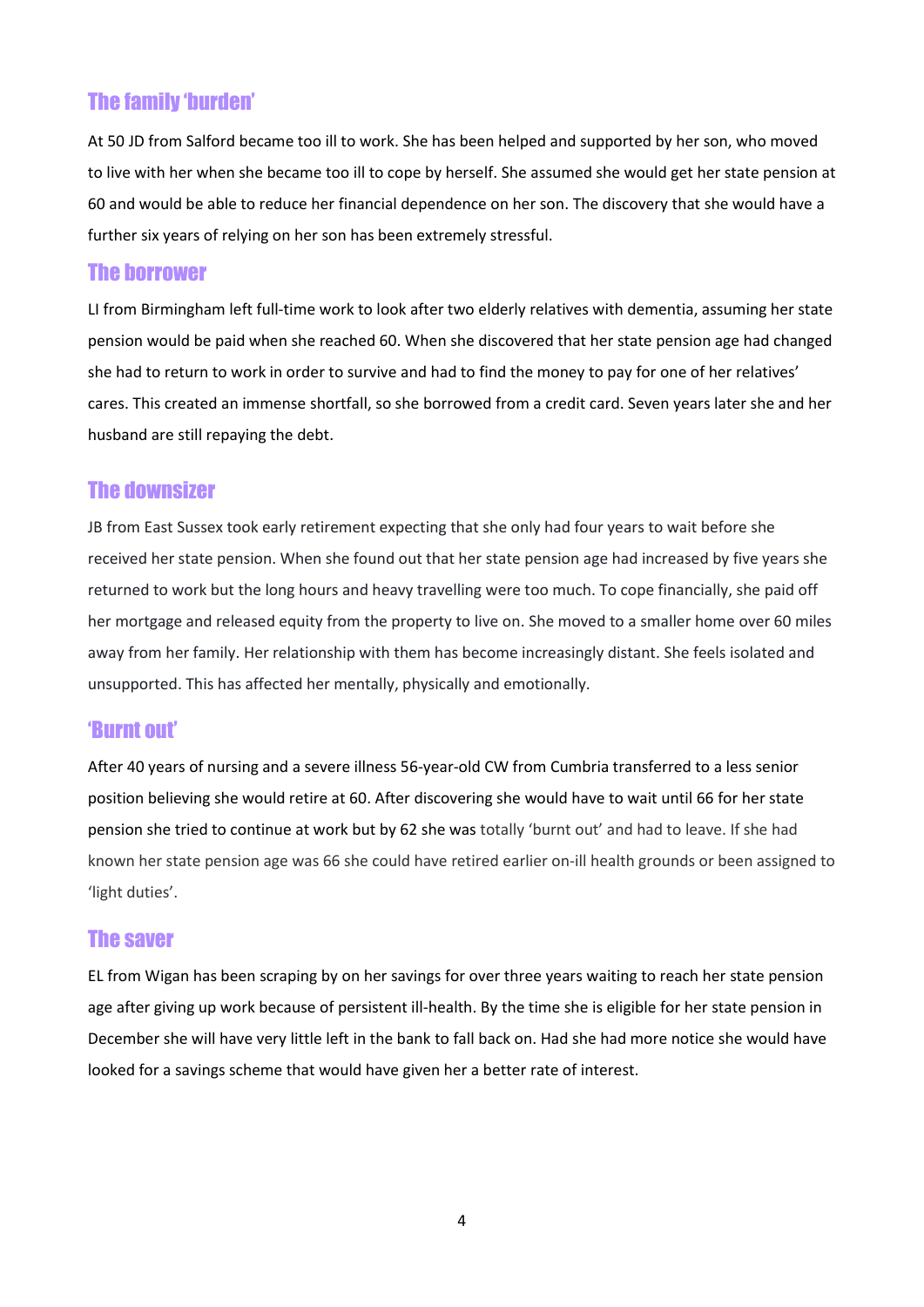#### The dependent wife

DH from Cambridgeshire is forced to depend on her husband since her state pension age was changed for a second time. Aware of the 1995 Act changes she had careful financial plans in place to take her up to 63 when she believed her state pension would start and she could look after the grandchildren so her daughter could go to work. She is now totally dependent on her husband until she reaches 66.

#### The divorcee

SS from London wanted to be fair to her husband when they divorced. After legal advice based on her state pension starting at 60 she agreed he could have their endowment fund. When she turned 60 with no state pension, SS was much worse off than she had expected to be. She would not have agreed to the arrangement if she had known.

#### The carer

JS from Lewes retired early from nursing to care for her father assuming her state pension would start at 60. After he died she worked at a local chemist. Her husband became ill and she gave up work to nurse him until he died. She is now back at work struggling with another two years to wait for her state pension. Had she known she would have to wait until 66 she would have stayed in nursing and arranged for other family members to help look after her father.

#### The unwell worker

BC from Hartlepool left work at 58 to look after her terminally ill husband, intending to live off savings until she got her state pension at 60. After he died she had to return to work. She now stands in a shop for eight hours a day despite having had both hips replaced due to severe osteoarthritis. Had she known her state pension age had changed to 66 she would have reduced her hours at work rather than leaving.

#### The mental health survivor

After 31 years nursing JM from Bridgend had to give up work due to cancer and chronic arthritis, assuming she would get her state pension at 60. On learning that she would have to wait several more years she had no choice but to re-mortgage her house and live off savings after her husband died. She feels deeply ashamed that she had to do this, which has led to severe depression. She has not told her children although she is still repaying her mortgage.

#### The re-mortgagee

ED from West Dunbartonshire left work after her self-employed husband became seriously ill, expecting to receive her state pension at 60. They drew down on their mortgage to keep his business going but he died unexpectedly. ED managed to persuade the bank not to repossess her home but she will be repaying her new mortgage until she is 80.